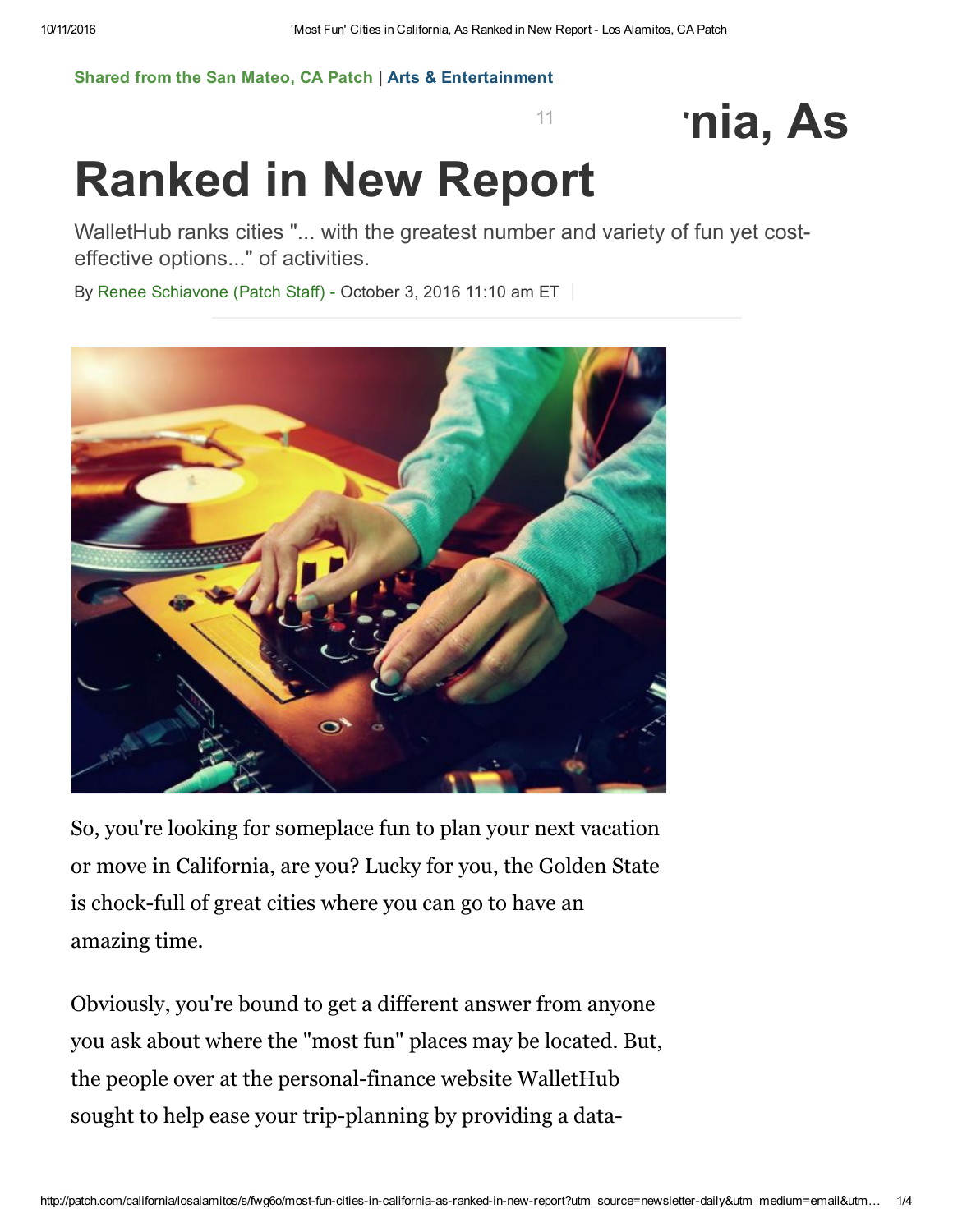based look at the fun to be had in California, along with every

11

Lo and behold: 2016's Most Fun Cities in America.

[other](https://www.facebook.com/sharer/sharer.php?u=http%3A//patch.com/california/sanmateo/most-fun-cities-california-ranked-new-report) state in the [natio](https://twitter.com/intent/tweet?text=%27Most%20Fun%27%20Cities%20in%20California%2C%20As%20Ranked%20in%20New%20Report&url=http%3A//patch.com/california/sanmateo/most-fun-cities-california-ranked-new-report)[n.](https://plus.google.com/share?url=http%3A//patch.com/california/sanmateo/most-fun-cities-california-ranked-new-report&t=%27Most%20Fun%27%20Cities%20in%20California%2C%20As%20Ranked%20in%20New%20Report)

"To help Americans find the cities with the greatest number and variety of cheap, fun activities, WalletHub's number crunchers compared the 150 largest cities across 51 key metrics, ranging from 'number of fitness clubs per capita' to 'movie costs' to 'average open hours of breweries,'" WalletHub says of its new report.

WalletHub also made sure to look at the types of options of activities each city provides.

"In a city with enough variety, you won't have to compromise with your amigos, your family or even yourself about the next fun activity to do alone or together," WalletHub says.

• SEE ALSO: Full [methodology](https://wallethub.com/edu/most-fun-cities-in-the-us/23455/#methodology) here.

It may not be surprising that Las Vegas topped the overall list, followed by Orlando and Miami. Rounding up the top five cities in the United States in the "fun" category are New Orleans and Salt Lake City.

Get free real-time news alerts from the Los Alamitos-Seal Beach Patch.

Enter email address

SUBSCRIBE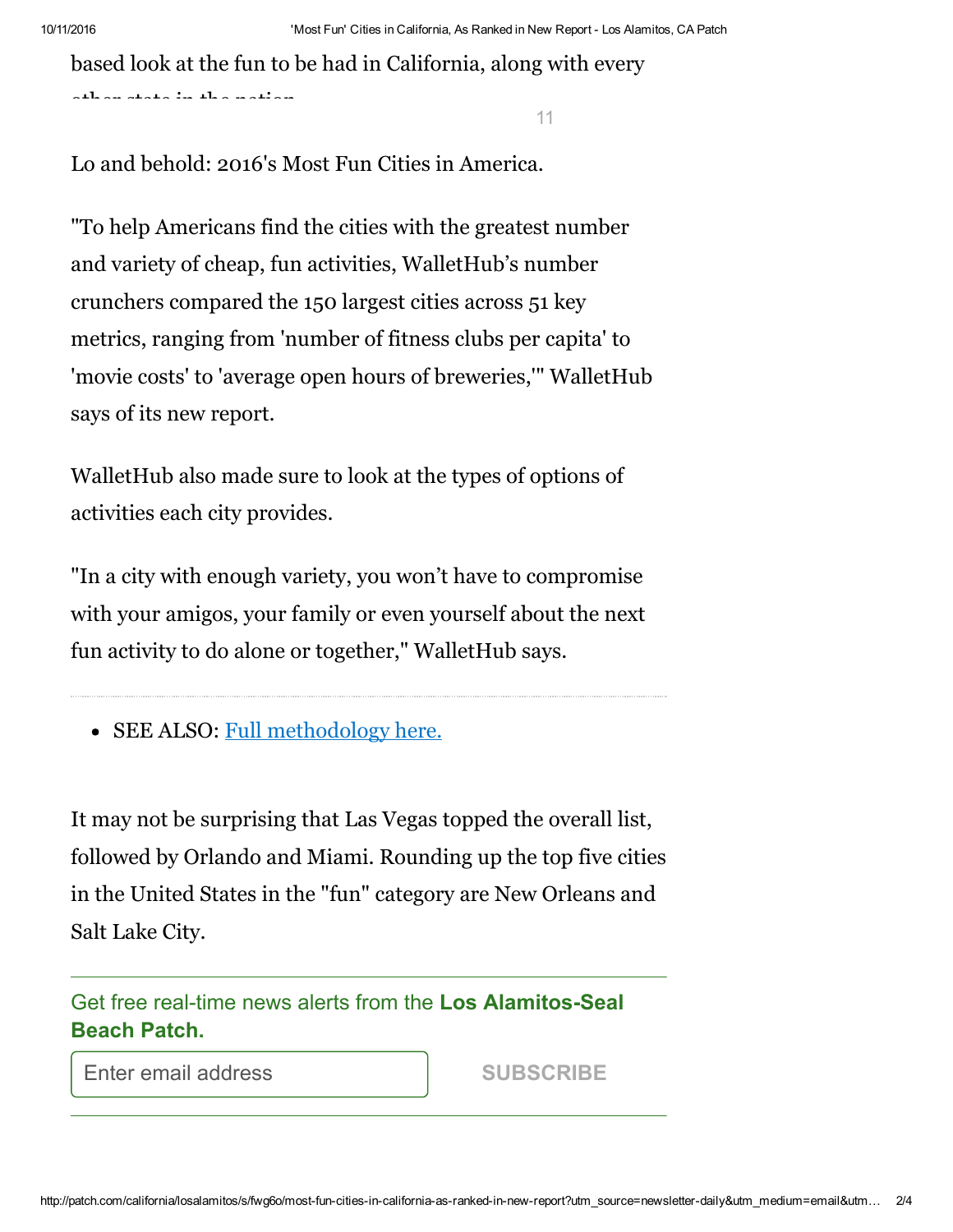11

As for California, San Francisco tops the local list — but didn't

show up in the [national](https://twitter.com/intent/tweet?text=%27Most%20Fun%27%20Cities%20in%20California%2C%20As%20Ranked%20in%20New%20Report&url=http%3A//patch.com/california/sanmateo/most-fun-cities-california-ranked-new-report) [rankings](http://www.reddit.com/submit?url=http%3A//patch.com/california/sanmateo/most-fun-cities-california-ranked-new-report&title=%27Most%20Fun%27%20Cities%20in%20California%2C%20As%20Ranked%20in%20New%20Report) until No. 15. However, the

[City](https://www.facebook.com/sharer/sharer.php?u=http%3A//patch.com/california/sanmateo/most-fun-cities-california-ranked-new-report) by the Bay did land in the top of some [subcatego](http://patch.com/california/losalamitos/s/fwg6o/most-fun-cities-in-california-as-ranked-in-new-report?utm_source=newsletter-daily&utm_medium=email&utm_term=arts+%26+entertainment&utm_campaign=newsletter&utm_content=article-topstories#comments)ries

nationally, including "most festivals per capita," "most fitness centers per capita" and "most dance clubs per capita."

What's more, San Francisco has the highest percentage of the population with walkable park access, according to WalletHub. The city also boasts the most performing arts theaters per 100,000 residents,

## Here is a breakdown of the California cities included on WalletHub's 'Most Fun Cities in America' report:

- 1. San Francisco (Number 15 nationally)
- 2. Sacramento (Number 24 nationally)
- 3. San Diego (Number 35 nationally)
- 4. Oakland (Number 49 nationally)
- 5. Glendale (Number 60 nationally)
- 6. Anaheim (Number 67 nationally)
- 7. Modesto (Number 68 nationally)
- 8. Huntington Beach (Number 72 nationally)
- 9. Long Beach (Number 79 nationally)
- 10. San Bernardino (Number 92 nationally)
- 11. Stockton (Number 95 nationally)
- 12. Irvine (Number 97 nationally)
- 13. Oceanside (Number 99 nationally)
- 14. Santa Rosa (Number 106 nationally)
- 15. Los Angeles (Number 110 nationally)
- 16. Garden Grove (Number 112 nationally)
- 17. Santa Ana (Number 116 nationally)